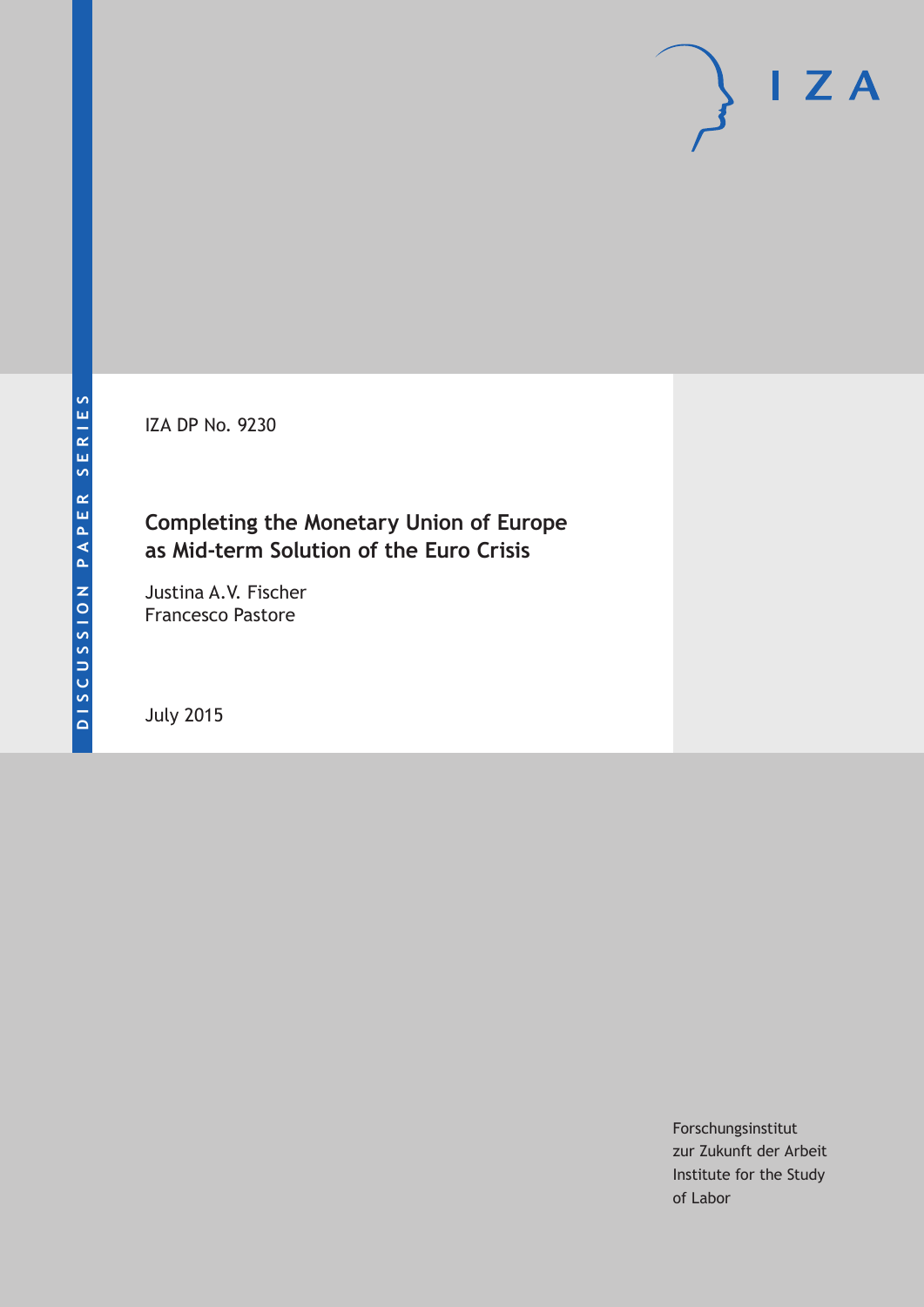# **Completing the Monetary Union of Europe as Mid-term Solution of the Euro Crisis**

### **Justina A.V. Fischer**

*University of Mannheim* 

### **Francesco Pastore**

*Seconda Università di Napoli and IZA* 

Discussion Paper No. 9230 July 2015

IZA

P.O. Box 7240 53072 Bonn Germany

Phone: +49-228-3894-0 Fax: +49-228-3894-180 E-mail: iza@iza.org

Any opinions expressed here are those of the author(s) and not those of IZA. Research published in this series may include views on policy, but the institute itself takes no institutional policy positions. The IZA research network is committed to the IZA Guiding Principles of Research Integrity.

The Institute for the Study of Labor (IZA) in Bonn is a local and virtual international research center and a place of communication between science, politics and business. IZA is an independent nonprofit organization supported by Deutsche Post Foundation. The center is associated with the University of Bonn and offers a stimulating research environment through its international network, workshops and conferences, data service, project support, research visits and doctoral program. IZA engages in (i) original and internationally competitive research in all fields of labor economics, (ii) development of policy concepts, and (iii) dissemination of research results and concepts to the interested public.

IZA Discussion Papers often represent preliminary work and are circulated to encourage discussion. Citation of such a paper should account for its provisional character. A revised version may be available directly from the author.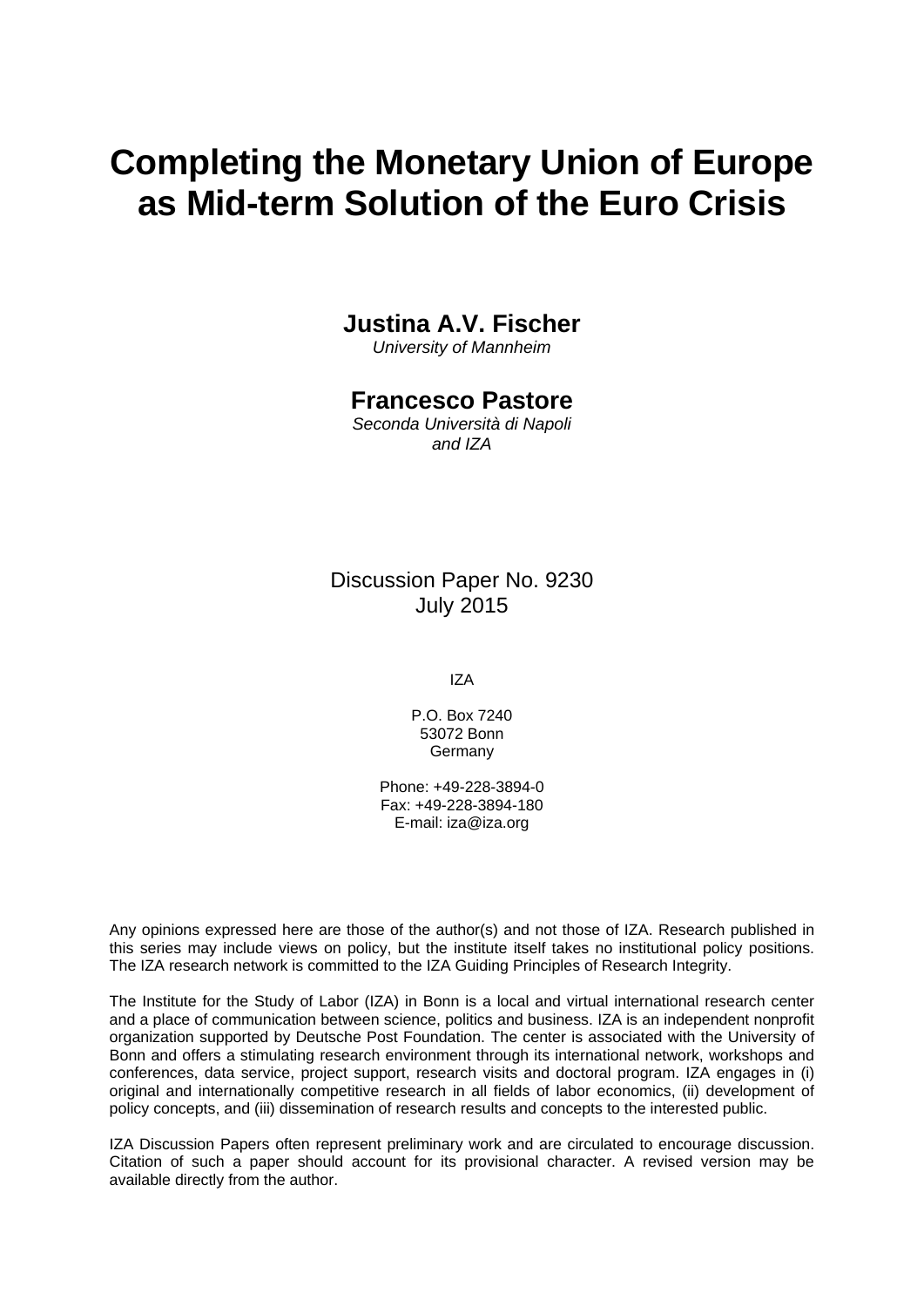IZA Discussion Paper No. 9230 July 2015

# **ABSTRACT**

# **Completing the Monetary Union of Europe as Mid-term Solution of the Euro Crisis**

This research note discusses the Euro crisis in Greece in light of the referendum of July the 5<sup>th</sup>. It lays out the social and political costs of a GREXIT, but also of a continuing austerity policy. It proposes a reform policy fostering growth in Greece and discusses the role of conditionality. Finally, the important role of mid-left parties is highlighted.

JEL Classification: E12, E62, F15, F16, F33, F55, H12, H50, H63, O42, O43

Keywords: Europe, Euro, Greece, Germany, IMF, Monetary Union

Corresponding author:

Francesco Pastore Department of Law Seconda Università di Napoli Palazzo Melzi, Piazza Matteotti I-81055, Santa Maria Capua Vetere (Caserta) Italy E-mail: francesco.pastore@unina2.it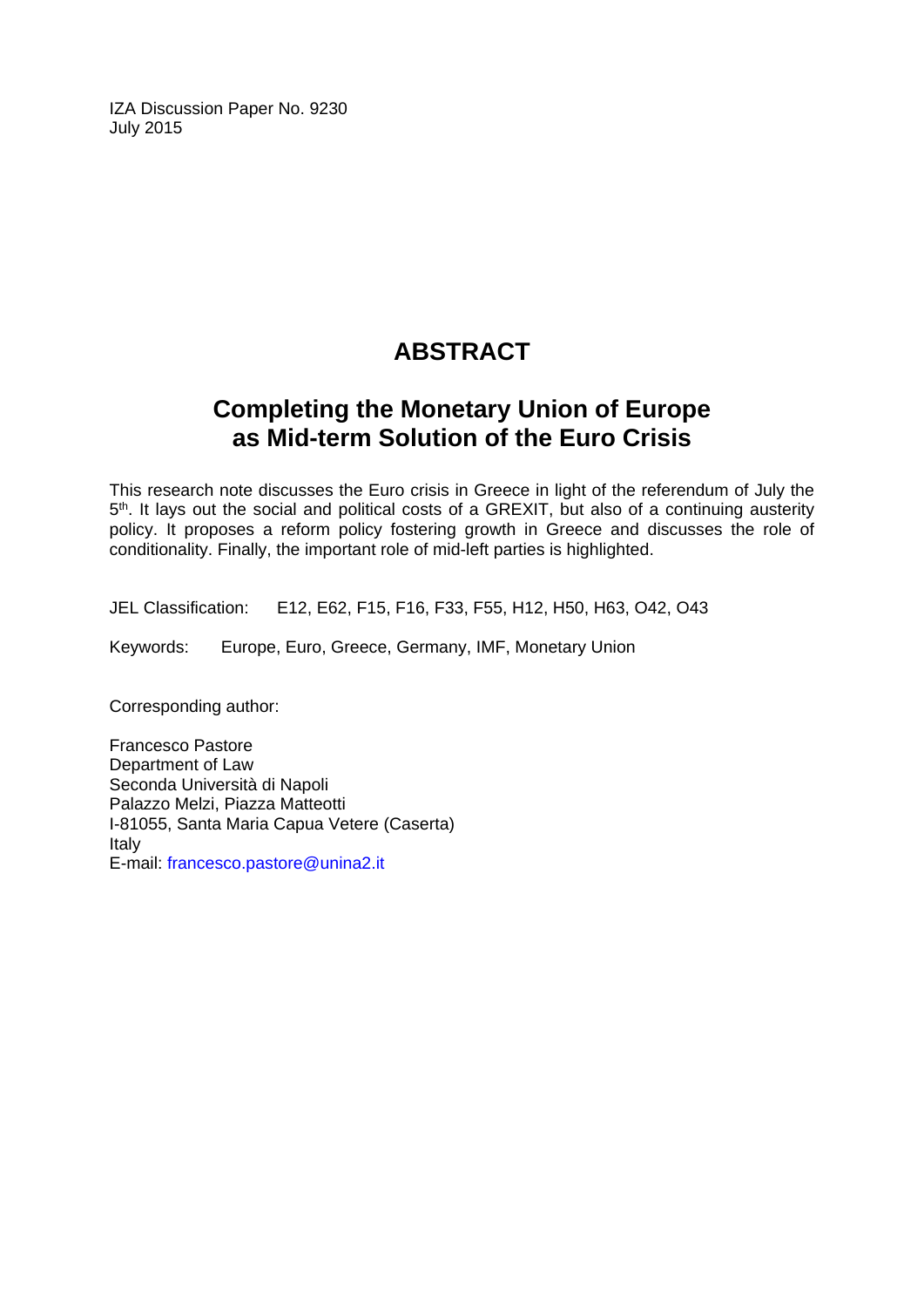#### **Completing the Monetary Union of Europe**

**as mid-term solution of the Euro crisis.**

#### *Premise*

The Greek leader, Alexis Tsipras, has won the referendum launched to ask the Greek people whether to accept or not the last agreement proposed by the creditors of Greece. Tsipras has asked the electorate to vote "No (oxi)" - some observers have argued that, in fact, he was worried to lose his face by accepting conditions with the EU credits, triggering an austerity policy, that during the last electoral campaign he promised to never accept. Then, in fact, he asked his people to vote "No", hoping that a strong "oxi" would have strengthened his bargaining position with the EU so that he did not have to go against his electoral promises.

Now it is the European leaders who will have to decide whether to insist on their position and force Greece into the Grexit or to change the conditions such as restructuring the Greek debt and mitigating austerity measures, allowing Greece to return on a path of growth. The referendum, though, did not address the issue of future conditions with the EU that would be acceptable for the Greek people. It means that Tsipras' victory in the referendum is important for domestic politics and symbolic, but not decisive or binding for future EU credits (Antonopoulos, 2015). It morally transfers the responsibility of the Grexit solution from himself as elected governor to the ordinary Greek people and the EU, which, at this very moment, should more reasonably establish an agreement with the Greek government that is more easily acceptable for ordinary Greeks compared to the current one.

#### *A growth policy is strongly needed – for Greece and for Europe*

Tsipras has long tried to convince the creditors and international partners of Greece that the only way for them to get their money back was to lead Greece on a path to grow. If Greece starts to grow again, it can repay its debt, otherwise it is true that Greece risks the default, but also that her creditors will loose their money.

Certainly, if one looks at the fiscal numbers alone, it appears that Greece will lose more than its creditors in case of a default and exit out of the Euro zone. After all, the Greek people will pay Greece's exit out of the Euro zone with blood and tears,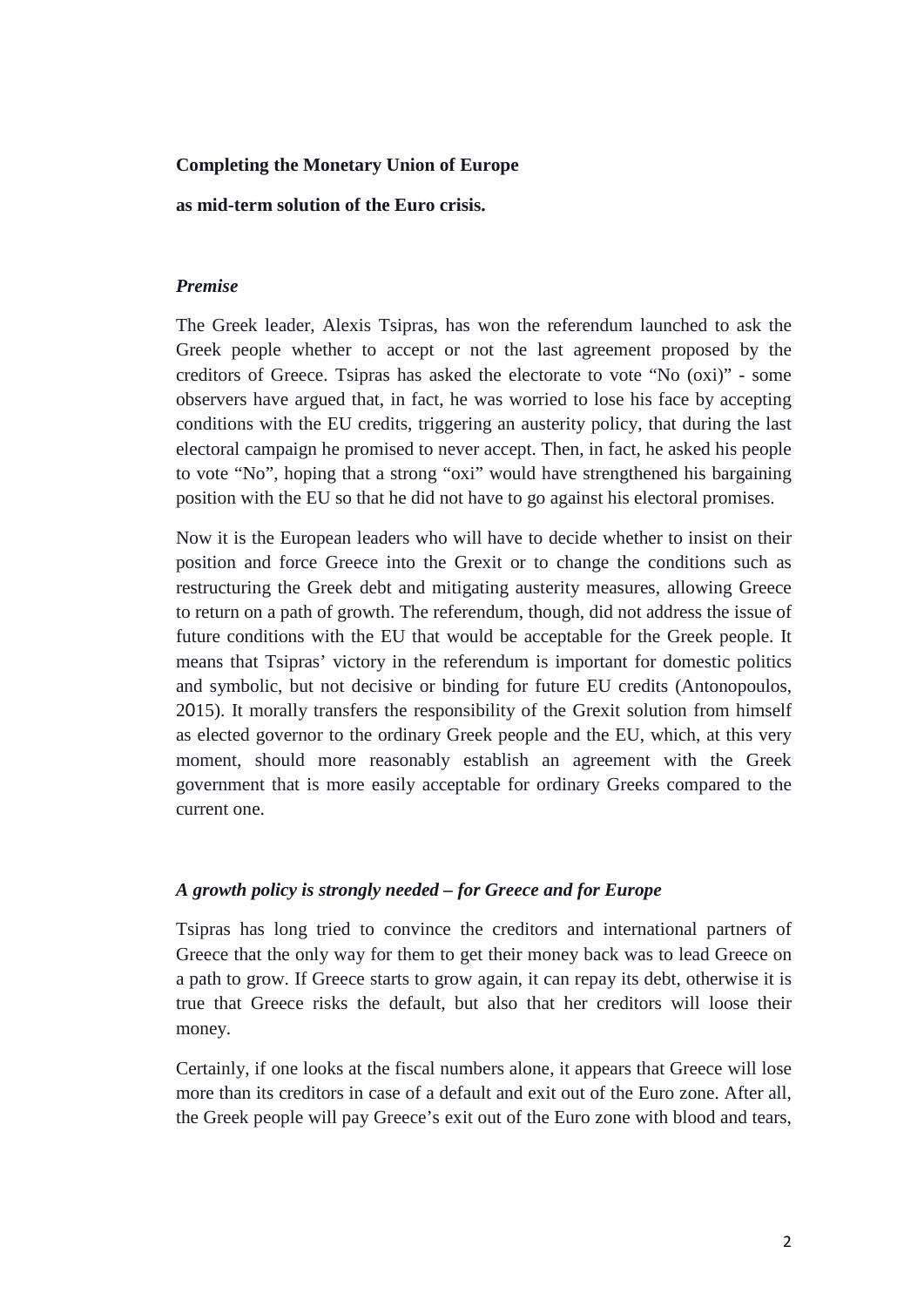with imports (food, drugs, sources) becoming prohibitively expensive, rising unemployment, and creating a social disaster as the Greek economy breaks down. At first sight, losses to the creditors, some 300 billion Euros, appear as a loss that can be borne economically, and thus appears rather small, at least in the short-run. However, if one looks beyond the fiscal numbers, if one considers political and social implications, things appear very different. The political losses of debtors and creditors will appear equally large, if not greater for creditors. Germany, France, Italy, and the other international financial institutions that are main creditors of the Greek debt could jeopardize the European construct and, together with it, the era of peace and stability that Europe has lived for many decades now. In this catastrophic scenario, all other European countries will lose more than Greece might do! The slump of stock exchanges of the last days are just a small signal of the hardship Europe could experience in the future if Greece were forced to exit the Euro and to repay its debt as scheduled.

#### *The crisis: creating a dilemma for the EU*

The mistake of the Greek right-wing government in the past was for many years tricking the public budget (it is not clear whether national accounting statistics is reliable in Greece) and accumulating foreign debt shamelessly. Corrupt political and economic elites have frittered public money away like no other EU country. Nevertheless, now, the Greek people has proven to wish a real change by voting for a completely new political solution, a new government, a left-wing government that had never run their country before. This new government, however, up to now has failed to deliver its promise of cleaning the administration from corruption and building up a new efficient one, which would have laid down a solid foundation for future economic growth.

The mainly European creditors of Greece are now facing two alternatives: either to completely lose their money now, or to support building up a Greece which grows and is hence, in the future, able to repay its debt. Restructuring the debt could imply a very low if not inexistent interest rate and a repayment over a very long time span, for example 50 years. The IMF head Ms Lagarde stated today on  $TV$  ( $8<sup>th</sup>$  of July) that also she views a debt restructuring as important for bringing Greece back on the path to growth (e.g. Rosenfeld 2015). Besides such restructuring, reforms of administration and institutions are necessary that make the country internationally competitive, attracting investors. This needs to be done in a socially balanced way.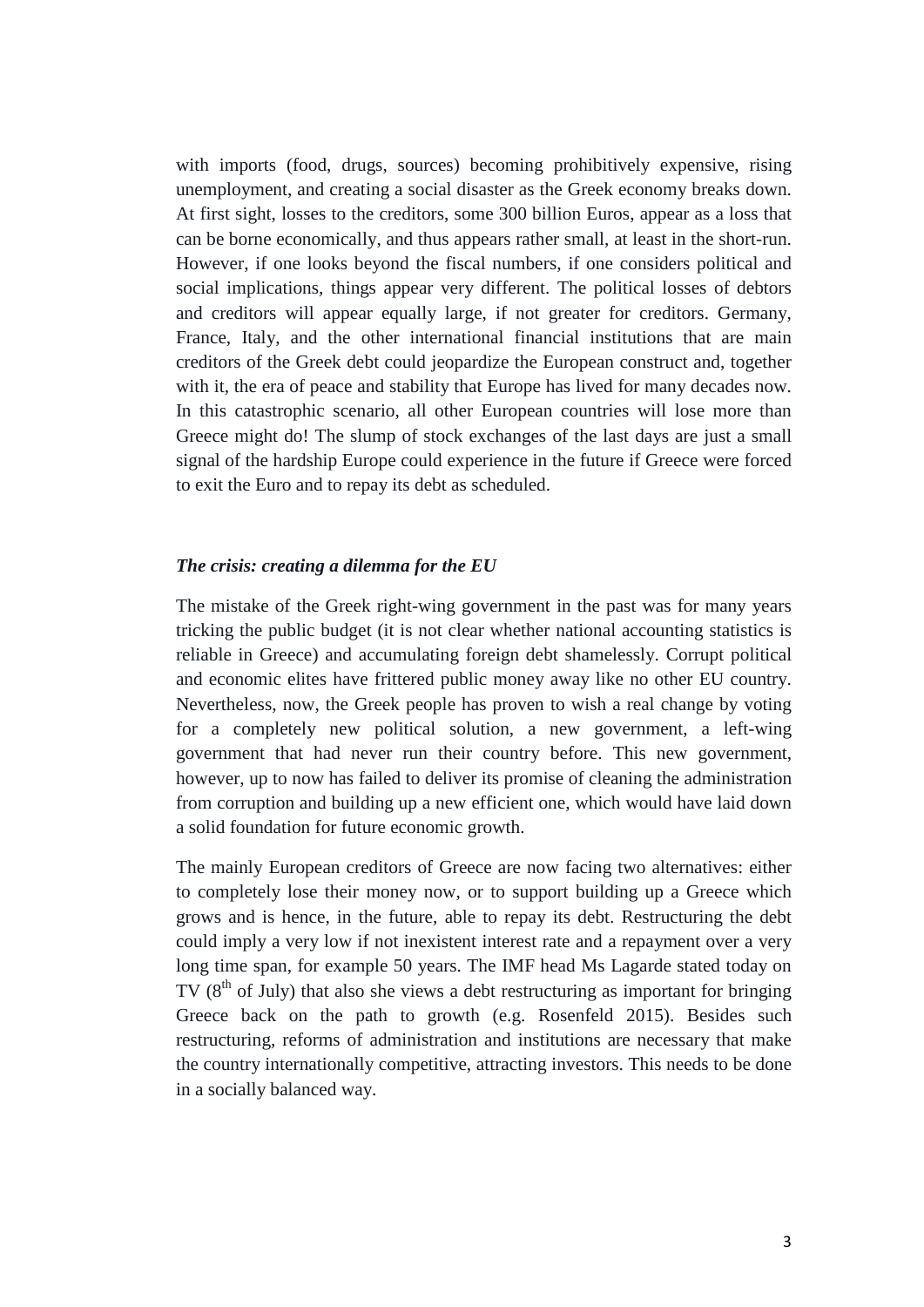Debt restructuring is a solution that John Maynard Keynes (1920) had proposed in his famous pamphlet on *The Economic Consequences of the Peace* to the winning countries who wanted to humiliate Germany in the aftermath of World War I (sic!). Keynes warned the European leaders that the only way to make it possible for Germany to repay its debt was to allow Germany to grow, not to drown it. In the case of Germany, such restrictive debt policy lead directly to WW II. Insisting on a fast repayment of debts in the case of Greece with tight and inflexible deadlines would equally drown this country, and such 'punitive' behavior has always been a perfect fertilizer for the growing influence of nationalist parties in other European, but also one's own countries. It is not for this that the European Union was created; the EU was founded not to favor, but to destroy nationalisms that have caused wars for two millennia in Europe.

The Euro zone is composed of sovereign countries. Any condition attached to a credit imposes a de facto restriction on domestic policy making and national sovereignty. So do the rules of the European Monetary Union laid down in the treaty of Maastricht. In the case of Greece where a young, weak government is fighting a war against long-established corrupt elites and administrations, the conditionality of credits and fiscal transfers can help the government realize its reform plans. The conditionality set out in the ESM takes into account the specific economic, political and social situation a country is in, and thus is in line with what economists like e.g. Joseph Stiglitz (2015) demand. In that light, such disciplining conditionality is not only able to protect creditors' interests, but it also serves the Greek people that suffers from the elites' mismanagement.

#### *The inconsistencies of the European monetary union*

Also other Eurozone countries have problems of sovereign debt because of the crisis above all, but, let's face it, also because of the Euro or the way the Euro has been managed until now. Contrary to what the ideologists of the Maastricht Treaty hypothesized (see, for an empirical early assessment, Frankel and Rose, 1998; Rose, 2000; Karam et al. 2008), monetary convergence is neither a sufficient nor a necessary condition for convergence in the real economies of its member states  $\frac{1}{1}$ . In the following we discuss some shortcomings in the construction of the Eurozone.

<span id="page-5-0"></span> $1$  De Grauwe (2007) shows that nominal convergence is not driving real convergence as assumed in the framework laid down by Eischengreen (1993). In their seminal paper. Alesina et al. (2011)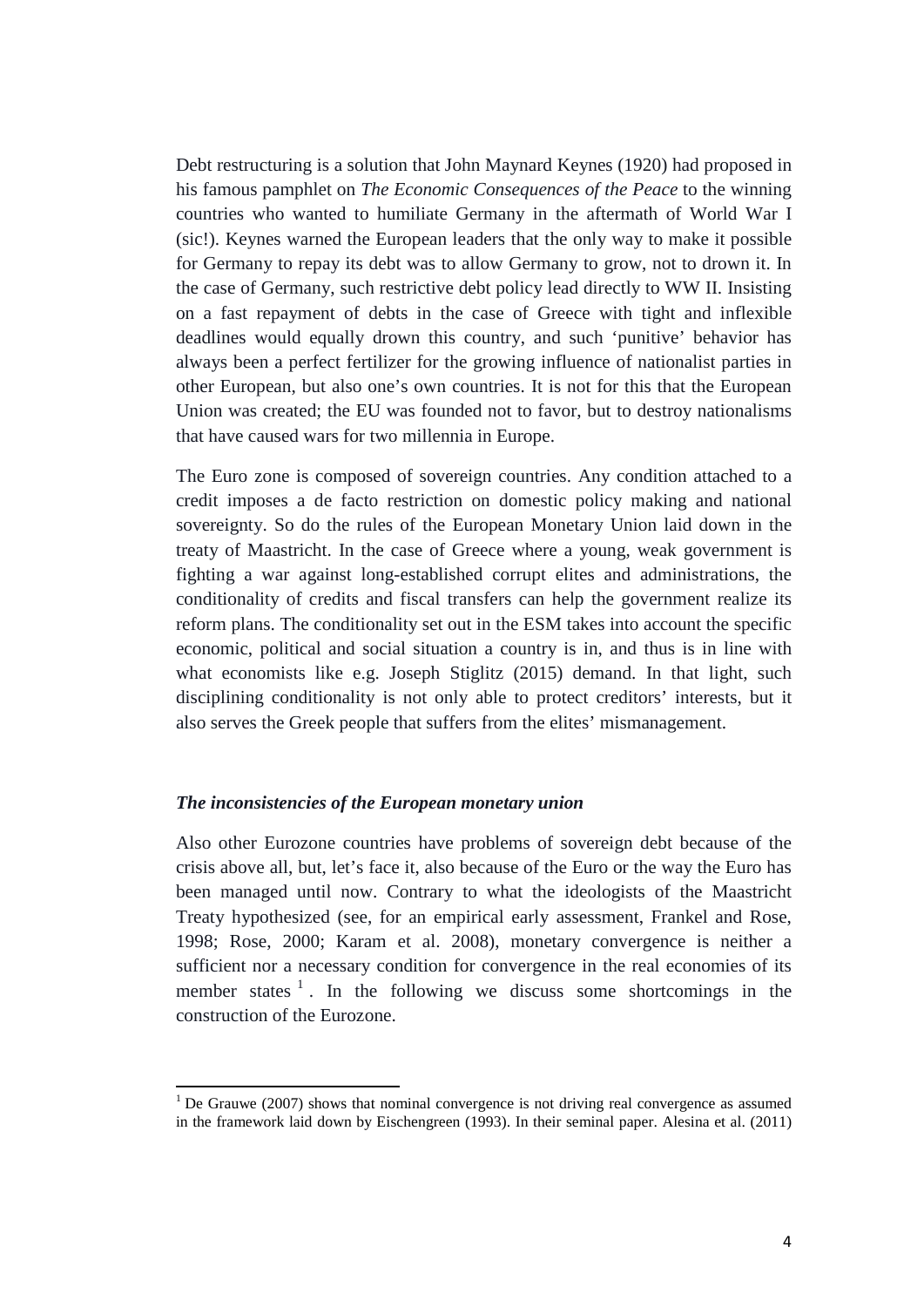Germany is gaining a lot from the introduction of the Euro, while the Mediterranean countries experienced growing disadvantages. In Germany, the expanding export industry profits from the fact that the Euro is weaker then the German Mark combined with a natural insurance against the exchange rate risk, also absorbing most part of the capital flows and making Germany a dominating creditor to other European countries. In contrast, the Mediterranean countries have seen their industries destroyed within few years (Krugman, 2015). In truth, this was perfectly foreseeable before the Euro was introduced and we cannot forget the strong words used, perfectly unheard, by the Italian Nobel laureate, Franco Modigliani, who warned Italy not to enter the Euro zone<sup>[2](#page-5-0)</sup>. But there was and still is no willingness for a coordinated industrial and monetary policy at the EU level that was sufficiently well organized to ace the situation and smooth the ineluctable dramatic process of structural change.

The EU fiscal policy has had no sufficient resources to help the countries which are lagging behind after the introduction of the Euro, a currency that is stronger than their former domestic ones. As economics handbooks show, any monetary union should have an adequate regional policy, but as long as the EU budget can count only on 1.27% of the GDP of member countries, regional and cohesion policy will be insufficient. No matter how many empirical studies are done to assess its impact: the money is so little that the EU regional and cohesion policy is simply systemically irrelevant.

The EU monetary policy is exclusively aimed at maintaining monetary stability, also during this current financial and economic crisis, with apparent deflationary effects which have especially hit Mediterranean countries (De Grauwe and Yuemey, 2014). This has not changed even in light of that the youth unemployment rates in these countries reached up to 50%. Other geographical macro-areas of the world are implementing massively expansionary monetary policies to deal with the crisis and relaunch economic growth. For example, in the United States, Barak Obama nominated as head of the Federal Reserve Bank Ms. Janet Yellen, a committed Keynesian. In Japan, Mr. Shinzo Abe is implementing the so-called Abenomics, which is as much (or maybe even more) than what

 $\overline{\phantom{a}}$ 

argue that one reason why real convergence was not achieved is that liberalization of goods' market did not proceed in Mediterranean countries with liberalization of labor markets.

 $2$  Modigliani and Baldassari (1997) were in favor of the European Monetary Union, which they saw as a counterbalancing force against the fixed exchange rate. They imagined a strong role of the European Central Bank to support those Southern European countries facing structural difficulties in their economies which would have followed the introduction of the Euro. Nonetheless, when Modigliani saw the way the ECB was constructed he became critical against the Euro, a position which he maintained in many public speeches until his death in 2003.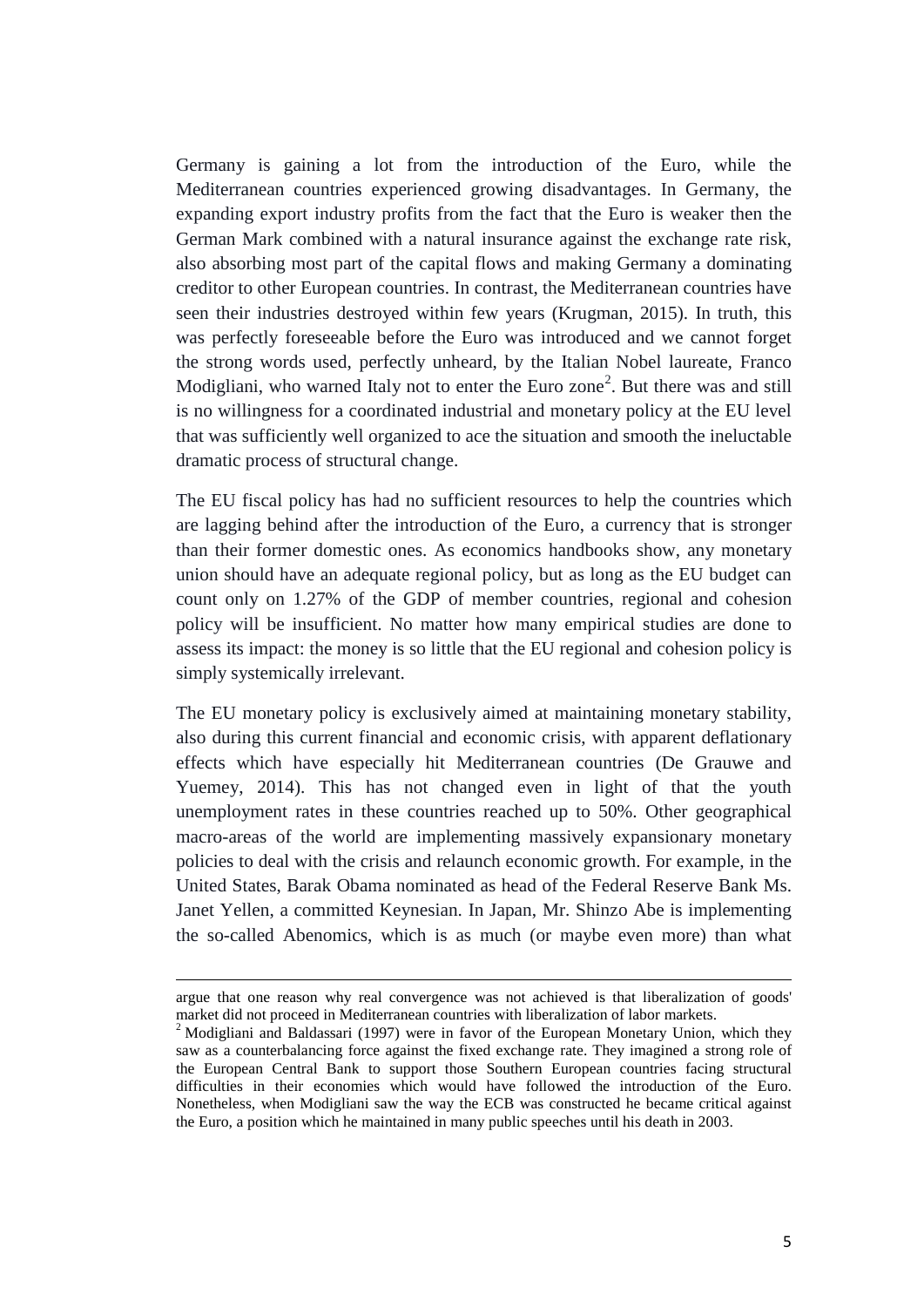Yellen is doing in the United States of America. Another example is China which maintains an extremely low exchange rate and throws massive amounts of money into its economy continuously. Many Latin America countries are following the same road. The Protestant-dominated Eurozone, however, is the only monetary area of the world where there is no expansionary monetary policy during a time of economic crisis. The growth potential of the European continent is far from being reached - no wonder why given that Europe is doing the opposite of her competitors.

An important lesson can be drawn from the German unification where the smaller weak-currency Eastern Germany and the larger strong-currency Western Germany merged. Helmut Kohl, being a great statesman, well understood that such monetary union between East and West could turn East Germans into losers and West German into winners, and that therefore East Germany needed help, not little help, but really big help, strong, decisive (official goal of Solidarpakt II is to build up East German infrastructure and to support innovation and investment for achieving a sustainable self-sufficient local economy, see Bundesregierung (2010)). He gave away to East Germany the exchange rate parity, an unprecedented monetary policy, which was then matched with an impressive growth in public spending in support of the Eastern Lander. No matter how many scientific studies conclude that much money was wasted, we cannot neglect that East Germany has undergone a dramatic process of real convergence with the rest of the country. This convergence did take some 20 years – a similar time frame for credits should also be given to Greece (in 2000, ten years after the unification, the East German GNP had reached 66% of the West German one, and in 2009 it reached 79%, since then stagnating at this level, see Kuehl (2014)).

#### *Overcoming the euro-no-euro dialectics*

Do we want nationalism to be reborn again in Europe and maybe even prevail? For the first time, many recent national political elections in EU countries can be interpreted as referendum pro or against the Euro, in place of a referendum for the center-right or center-left parties. It is very important that center-right and centerleft parties do both their bit to save Europe.

We need European elections with a clear option between center-right and centerleft parties. It is time to get rid of the Troika, which seems to represent the interest of creditors and non-European countries too strongly (given that Ms Lagarde is now less willing to give up the IMF's neo-liberal position and make a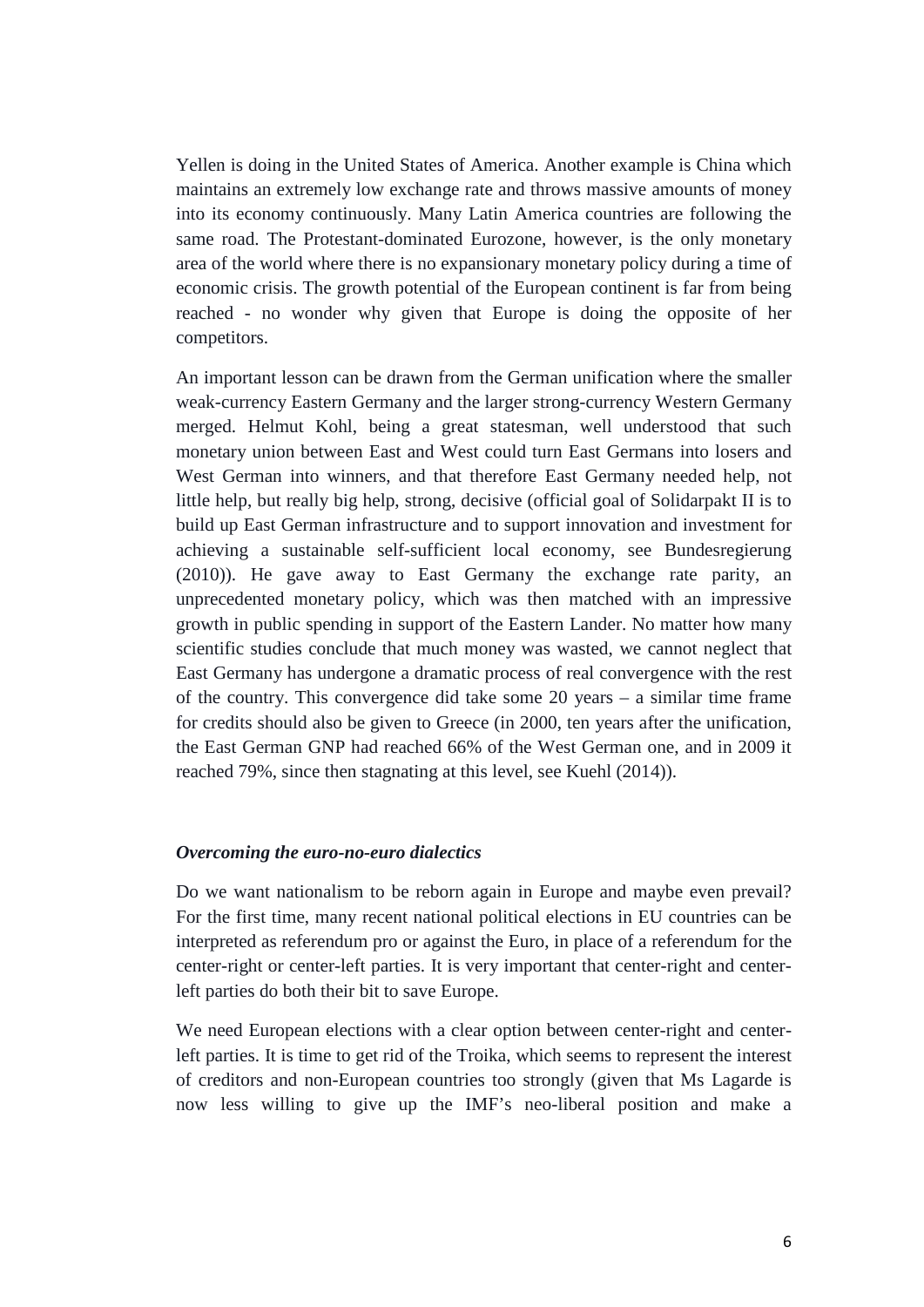compromise than EU officials are, it might be wise for the EU to bail out the IMF credits given to Greece, as was reported on July the  $2<sup>nd</sup>$ , see e.g. the Guardian (2015)). Neo-fascist and populist parties of all nationalist rights are lurking, playing a destructive "the worse-the better" game (in the recent elections of the EU parliament, euro-skeptic ad nationalist parties gained a percentage between 6% to 12% of all voters in the EU, see European Parliament 2014).

The EU needs, like one needs water in the desert, the re-emergence of a dialectics between center-right and center-left, rather than between rich and poor countries. The EU has always overcome crises like this one by relaunching itself, not by reducing its spaces! We need to rewrite the Maastricht Treaty. We need a new EU. We need a Political and Social Union and a fully developed Monetary Union with a fiscal transfer mechanism!

#### *The role of the ESDP and other leftist parties*

It is the task of the Leftist parties in Europe, to show that the Greek case should be addressed in a very different way from the current one, moving away from austerity policy to a policy of socially balanced and sustainable growth. The European Socialist and Democratic Party (ESDP) of Italy and his current leader, Gianni Pittella, gave a strong argument supporting that direction and could take on the role of leadership in the European parliament. Also the German SPD should do its bit. Only this way Angela Merkel can be freed, in the long-run, from the pressures of her own conservative Christian-democratic party, her ministers, and other forces who still favor an 'austerity-policy-only'. In the long-run, true, but "the sooner the better". It is necessary to arrive at European political elections with clear policy options: on the one hand, the socialist and social-democratic parties and, on the other hand, the conservative and neo-liberalist parties.

Be there policy struggle, so to clarify the existing policy options. On the one hand, a punitive vision of Europe, which can lead to a nationalist escalation and at the end of an era of peace, having lasted many decades in Europe; on the other hand, a solution which meets the interest of the creditors of Greece, but does not destroy the European construct.

There cannot be any more the dialectics that has been seen up to now, namely the Troika against the sovereign people in Mediterranean countries. We need to find a different solution and it appears to us that only the ESDP is able to find it, preventing the triumph of Eurosceptic and neo-fascist parties who are not able or willing to go beyond the immediate interest of their electorate. It is high time for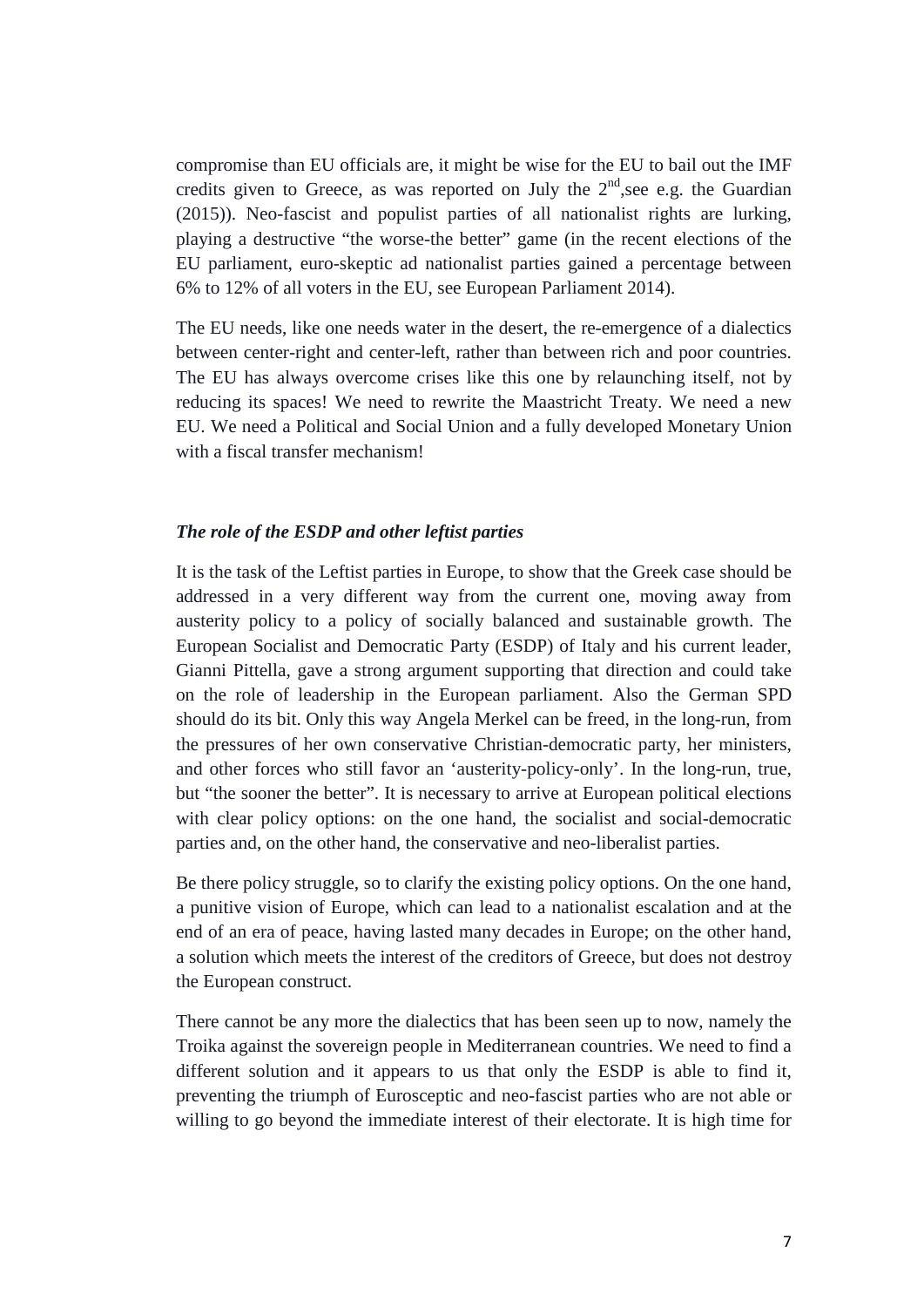the ESDP to take initiative and start putting into reality the European Monetary, Economic and Social Union.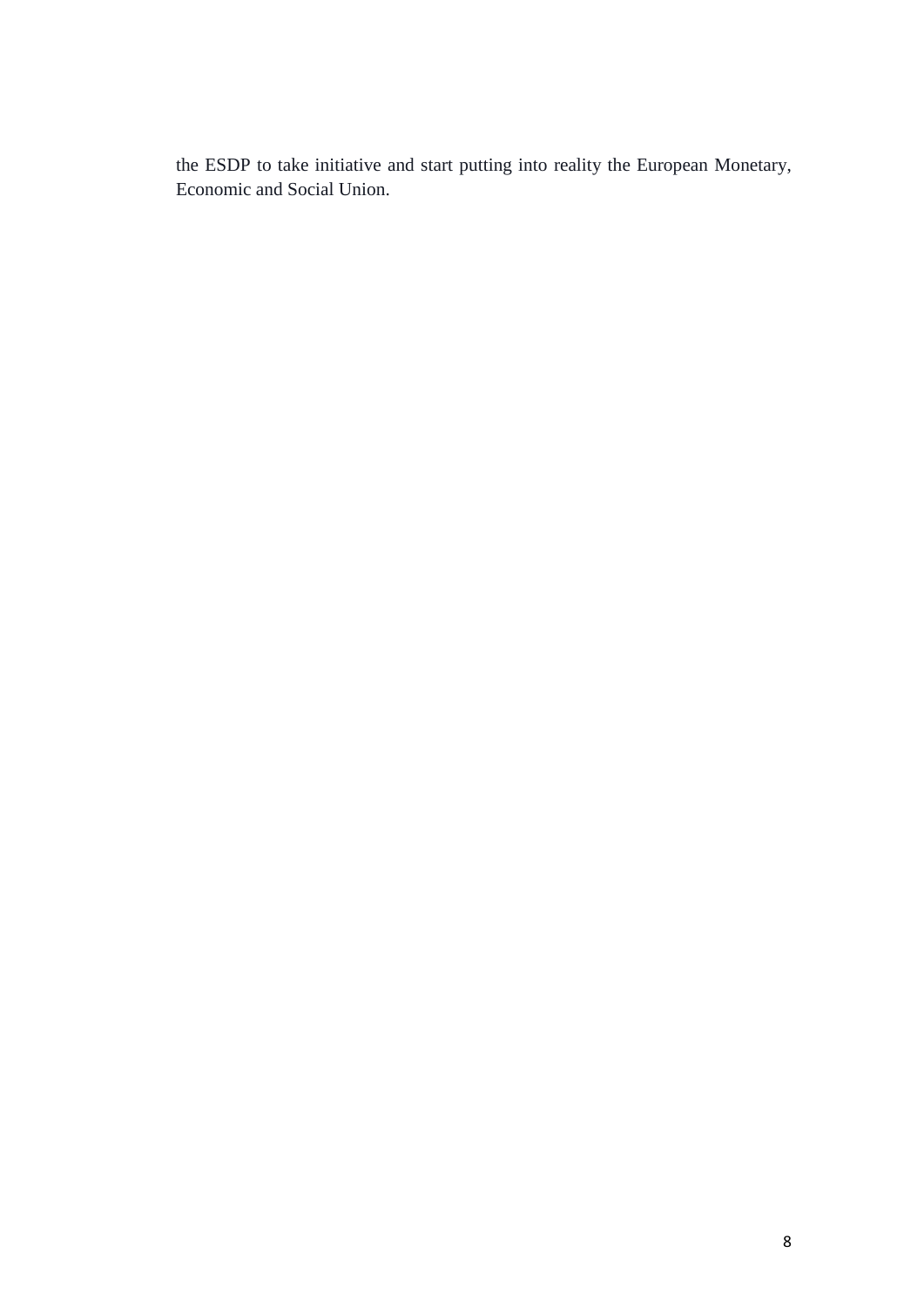#### **References**

- Alesina A., S. Ardagna and V. Galasso (2011), "The Euro and Structural Reforms", Review of Economics and Institutions, 2(1): 1-37.
- Antonopoulos, E. (2015), "The Greek Referendum: Popular Verdict or Foregone Conclusion?", LSE Blog, Euro Crisis in the Press.
- Bundesregierung (2010): 20 Jahre Deutsche Einheit [20 years German unification], published by the German government.
- De Grauwe P. (2007), Economics of the Monetary Union, Oxford, Oxford University Press.
- De Grauwe, P. and J. Yuemei (2015), "How Much Fiscal Discipline in a Monetary Unione", *Journal of Macroeconomics*, 39(Part B): 348-360.
- Eichengreen B. (1993), "European Monetary Unification", Journal of Economic Literature, 31(3): 1321-57.
- European Parliament (2014), Results of the 2014 European elections: 2014 opening session,  $1<sup>st</sup>$  July 2014, 10:14 CEST.
- Frankel J., Rose A.K. (1998), 'The endogeneity of Optimum Currency Area criteria', Economic Journal, 108: 1009-25.
- Karam, P., D. Laxton, D. Rose and N. Timirisa (2008), "The Macroeconomic Costs and Benefits of Adopting the Euro", IMF Staff Papers, 55(2): 339- 355.
- Kuehl, J. (2014), 25 Jahre deutsche Einheit: Annaeherungen und verbliebene Unterschiede zwischen West und Ost, [25 years German unification: convergence and remaining differences between West and East]. Bundeszentrale fuer Politische Bildung, 2014.
- [Keynes, John Maynard](https://en.wikipedia.org/wiki/John_Maynard_Keynes) (1920). The Economic Consequences of the Peace. New York: Harcourt Brace.
- Krugman, P. (2015) "Europe's Many Economic Disasters", *The New York Times*, July  $3^{\text{rd}}$ .
- Modigliani, F., Baldassarri, M. (1997) "A Euro minus the D-Mark", Financial Times, 14 marzo 1997.
- Rose A. (2000) 'One money, one market: the effect of common currencies on trade', Economic Policy, 15, 7-45.
- Rosenfeld, E. (2015), IMF's Lagard: Greece will need debt restructuring, Wednesday,  $8<sup>th</sup>$  July 2015, 3:47 pm, broadcasted by CNBC.com